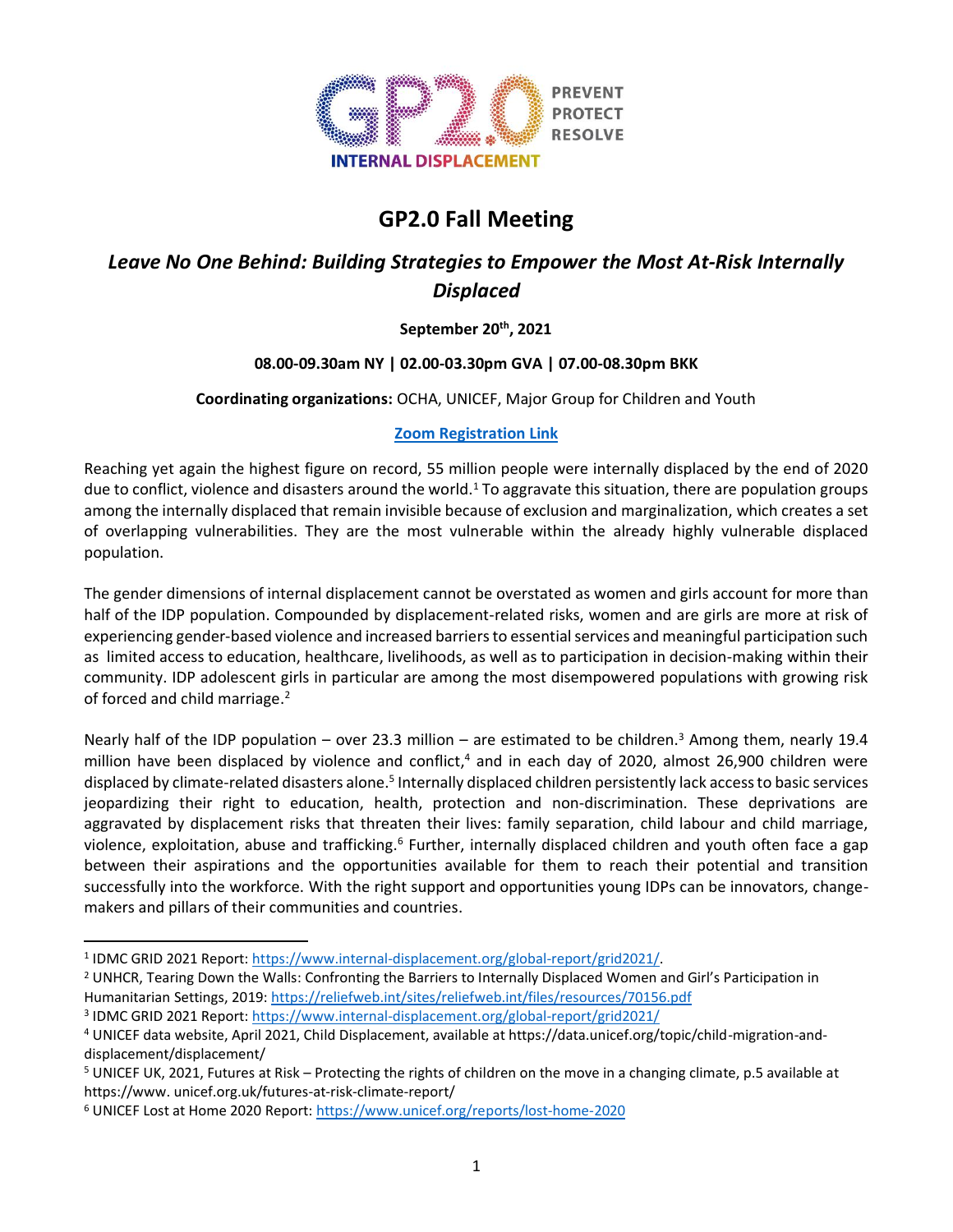

LGBTIQ people are often a target of violence which can lead to displacement and are also frequently persecuted and systematically discriminated against during displacement. Homosexuality is criminalized in eight countries where 51% of all IDPs live. It is roughly estimated that there could be between 660,000 and 1.9 million lesbian, gay or bisexual IDPs, and between 27,500 and 935,000 intersex IDPs in the world.<sup>7</sup>

People with disabilities may be unable to move out of harm's way and often face barriers accessing information and assistance. The prevalence of disability among populations in humanitarian settings is staggeringly high in certain countries: 54.3% of the adult population of Afghanistan and 27% of Syria have a disability. <sup>8</sup> Women and girls with disabilities experience multiple and intersecting forms of discrimination, based on age, gender and disability as well as other factors, such as nationality and socioeconomic status. Persons with disabilities face even greater risk of GBV during crises as they are more dependent on others for survival and less able to protect themselves from harm and less visible.<sup>9</sup>

There are 2.6 million elderly among the internally displaced global population. <sup>10</sup> More than 46% of the older personspopulation above 60 years old worldwide have a type of disability – overlapping ageing and disability risks.<sup>11</sup> Older persons IDPs experience mental health issues linked to loss of respect, influence and participation in the community, as a result of displacement. They often lack access to information about their rights and services available, mobility or confidence to seek advice.<sup>12</sup>

The COVID-19 pandemic exacerbated pre-existing vulnerabilities reinforcing the multiple layers of exclusion: older persons and persons with disabilities were exposed to health risks and further isolation during displacement, IDP children had interrupted education with less access to alternative learning opportunities than the general population, women and girls suffered a spike in intimate partner violence all while facing the heightened barriers in accessing GBV services, as a result of lockdown measures. The economic downturn pushed IDPs into negative coping mechanisms such as increased debts, begging, forced and child marriage and child labour, putting them at higher risk.<sup>13</sup>

The 2030 Agenda and the Sustainable Development Goals (SDGs) promised to leave no one behind, reinforcing the urgency to devise responses to internal displacement that include all IDPs. To meet this commitment of

<https://www.un.org/development/desa/disabilities/news/dspd/covid-19-disability.html>

<sup>&</sup>lt;sup>7</sup> IDMC [Hidden Pride:](https://www.internal-displacement.org/expert-opinion/hidden-pride-the-challenges-faced-by-lgbtiq-idps) the Challenges Faced by LGBTIQ+ IDPs, 2021: [https://www.internal-displacement.org/expert](https://www.internal-displacement.org/expert-opinion/hidden-pride-the-challenges-faced-by-lgbtiq-idps)[opinion/hidden-pride-the-challenges-faced-by-lgbtiq-idps](https://www.internal-displacement.org/expert-opinion/hidden-pride-the-challenges-faced-by-lgbtiq-idps)

<sup>8</sup> Including physical, intellectual, psychosocial, sensory or other impairments. See IDMC, UNHCR, IDA, Disability, Displacement and Climate Change, 2021: [https://www.internal](https://www.internal-displacement.org/sites/default/files/publications/documents/Disability_Displacement_Climate%20Change.pdf)[displacement.org/sites/default/files/publications/documents/Disability\\_Displacement\\_Climate%20Change.pdf](https://www.internal-displacement.org/sites/default/files/publications/documents/Disability_Displacement_Climate%20Change.pdf) <sup>9</sup> UN DESA, Leaving no one behind: the COVID-19 crisis through the disability and gender lens:

<sup>10</sup> IDMC GRID 2021 Report:<https://www.internal-displacement.org/global-report/grid2021/>

<sup>11</sup> UN DESA, Ageing and Disability: [https://www.un.org/development/desa/disabilities/disability-and-ageing.html.](https://www.un.org/development/desa/disabilities/disability-and-ageing.html)

<sup>&</sup>lt;sup>12</sup> HelpAge, Humanitarian Policy Group (ODI), Older people in displacement: falling through the cracks of emergency response, 2018: [https://cdn.odi.org/media/documents/12292.pdf.](https://cdn.odi.org/media/documents/12292.pdf)

<sup>13</sup> IDMC GRID 2021 Report:<https://www.internal-displacement.org/global-report/grid2021/>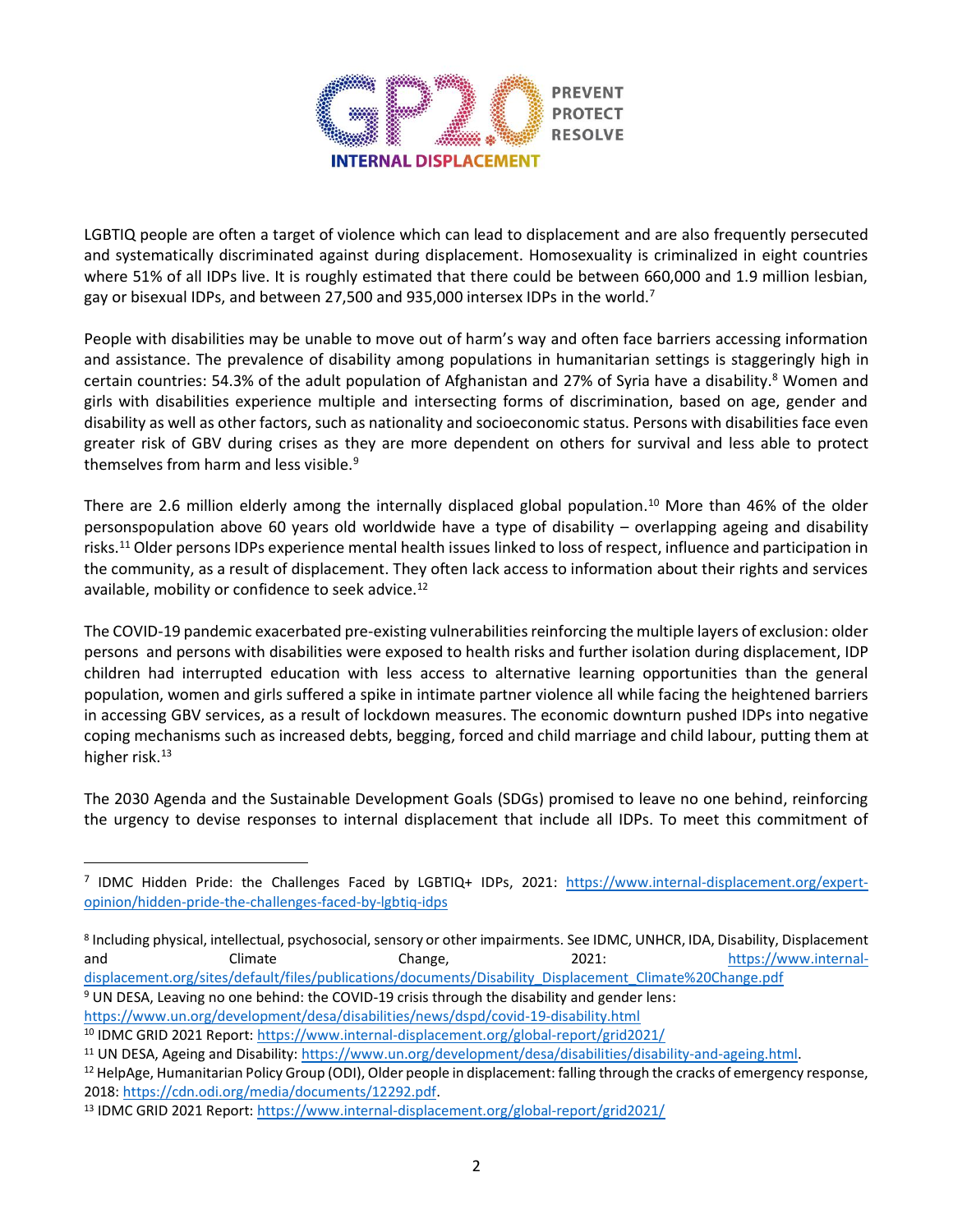

reaching the furthest behind, the specific vulnerabilities of displaced women, children, older persons, persons with disabilities and LGBTIQ must be taken into account when building strategies to address and advance durable solutions to internal displacement.

Although much progress has been achieved during the past years to obtain granular data, a critical gap remains in standardizing disaggregated IDP data on age, sex and disability at global level. Sex, age and disability data is essential to inform a targeted analysis that acknowledges the specific risks and needs of each population group to guide an inclusive approach that empowers each individual. Deepening our understanding about the differentiated impact of displacement on different population groups is fundamental to foster strategies that support IDPs in becoming agents of their own lives and to achieve durable solutions.

#### **Objective of the session:**

The overarching objective of this session is to generate a debate among government, civil society, international community and IDP rights activists on strategies to support and amplify the self directed needs and priroties of the most vulnerable IDPsto address the risks they face during displacement increase their agency in decisions that affect their own lives and support them to reach their potential.

#### **Key questions:**

The Fall session of the GP2.0 Group aims to discuss how humanitarian and development responses can reach the most vulnerable IDPs, in particular to find solutions to their displacement. The meeting will offer a space for dialogue and reflection on:

- What are the main challenges for the protection and assistance of the most vulnerable IDPs?
- What are the successful elements of intersectional approaches to address IDP marginalization?
- How can those vulnerable groups achieve participation and equal rights?
- What are the ways in which solidarity among various IDP vulnerable groups and host community can be fostered to promote inclusion?
- What actions can be taken to address gender inequalities in internal displacement that disproportionately impact displaced women and girls?
- What aspects of empowerment are particularly effective for the achievement of durable solutions?
- How do we build systems that are more inclusive of vulnerable IDPs?

#### **Proposed themes for the panel discussion**

- Stories of internally displaced persons shaping up their own solutions.Including examples of women's and persons with disabilities meaningful participation humanitarian and development processes and decisionmaking. What are the enabling factors and barriers, and how can the international community best support to empower this agency?
- Closing the gap between aspirations and learning and earning opportunities for internally displaced children and youth – how do we work with young IDPs to cocreate better solutions to help them reach their potential?